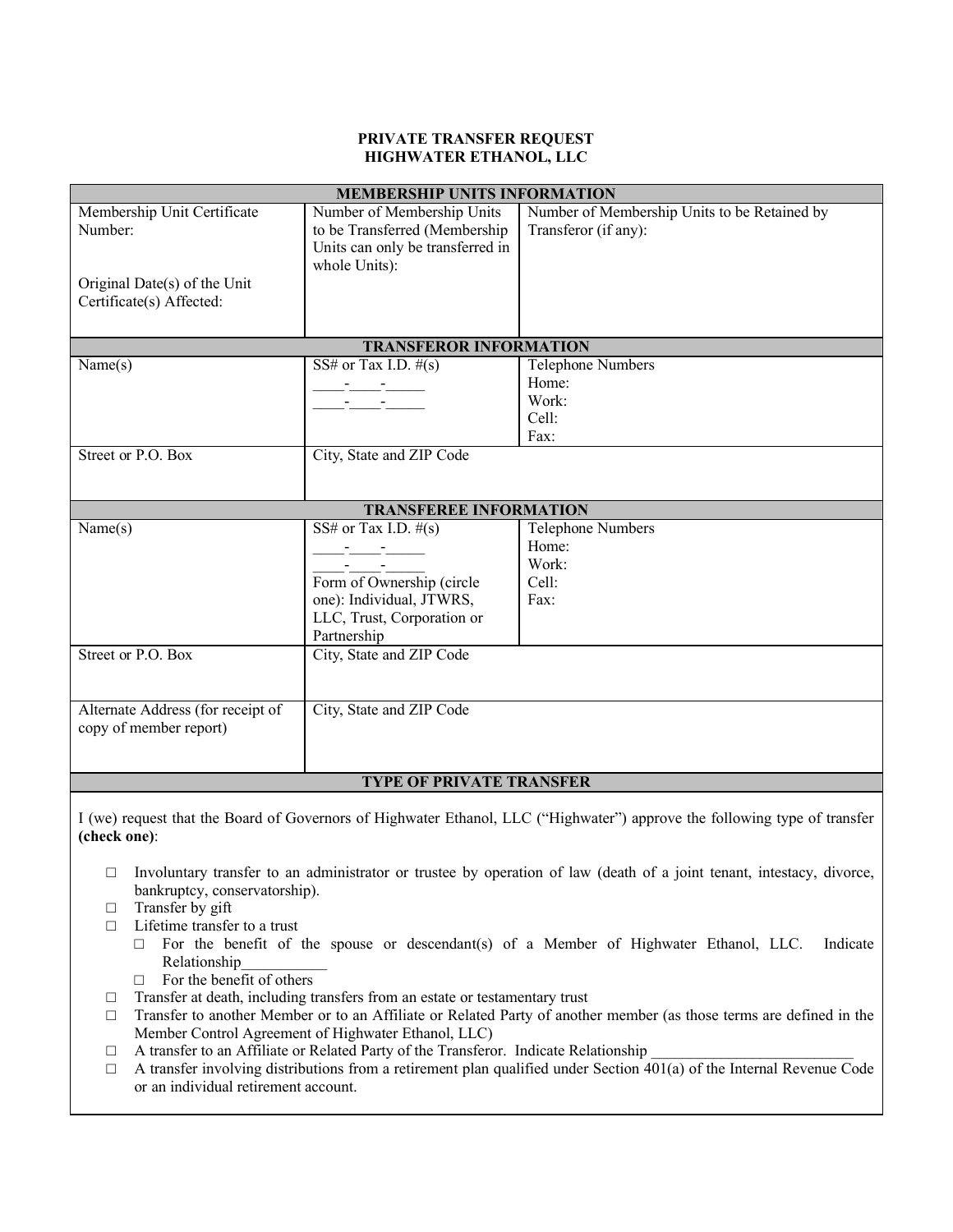- $\Box$  Block transfer of Membership Units representing in the aggregate more than 2% of the total issued and outstanding Membership Units in one or more transactions during any 30 day period by a person and any related person. ("Related persons" generally include members of a family, an individual and an entity majority owned by such individual, 2 entities that are majority owned by the same persons, the grant and fiduciary of a trust, the fiduciary and beneficiary of a trust, and the executor and beneficiary of an estate.)
- □ A Transfer or series of related Transfers by one or more Members (acting together) which involves the Transfer of fifty percent (50%) or more of the outstanding Units.
- □ None of the Above Apply

### **SECURITY INTERESTS**

Transferor certifies that (choose one):

- $\Box$  Transferor has not granted to a lender a security interest in the Membership Units.
- $\Box$  Transferor has granted to a lender a security interest in the Membership Units and the lender's consent and transfer instructions accompany any delivery of this form.

Transferee certifies that (choose one):

- $\Box$  Transferee has not granted to a lender a security interest in the Membership Units.
- $\Box$  Transferee has granted to a lender a security interest in the Membership Units.

## **DOCUMENTS**

Transferor and Transferee must enclose with this Private Transfer Request: (1) the Membership Units certificate referenced above or an affidavit declaring that Transferor has lost or misplaced such Membership Units certificate (Note: Transferor must sign the reverse side of the Membership Unit certificate), (2) the lender's consent and transfer instructions, if the Transferor has granted to a lender a security interest in the Membership Units, (3) an executed counterpart signature page to Highwater Ethanol's Member Control Agreement for each transferee that is not already a member, and (4) copies of all relevant documents that will assist the Board of Governors in determining if the transaction qualifies as a private transfer.

If the transfer is requested due to a member's death a certified copy of a death certificate, letters of appointment, or designation of attorney form is required.

If the transfer is to a trust copies of the following pages in the trust investment must be included: the title page, signature page and page indemnifying the trustee.

If the transfer is to a corporation, partnership or limited liability company, a corporate resolution and the bylaws, operating agreement or partnership agreement must be provided.

### **WARRANTIES AND REPRESENTATIONS**

**Transferee's Representations and Warranties.** You must read and certify your representations and warranties and sign and date this Unit Transfer Application. By signing below, Transferee represents and warrants to Highwater that he, she or it:

- 1. acknowledges that this transfer is incomplete and invalid until the Board of Governors approves this Private Transfer Request;
- 2. as a member of Highwater Ethanol, agrees to be bound and governed by each and all provisions, rules and regulations of the Articles of Organization and Member Control Agreement and, if applicable, policies of Highwater Ethanol, as amended from time to time;
- 3. intends to acquire the Units for his/her/its own account without a view to public distribution or resale and that he/she/it has no contract, undertaking, agreement or arrangement to sell or otherwise transfer or dispose of any Units or any portion thereof to any other person;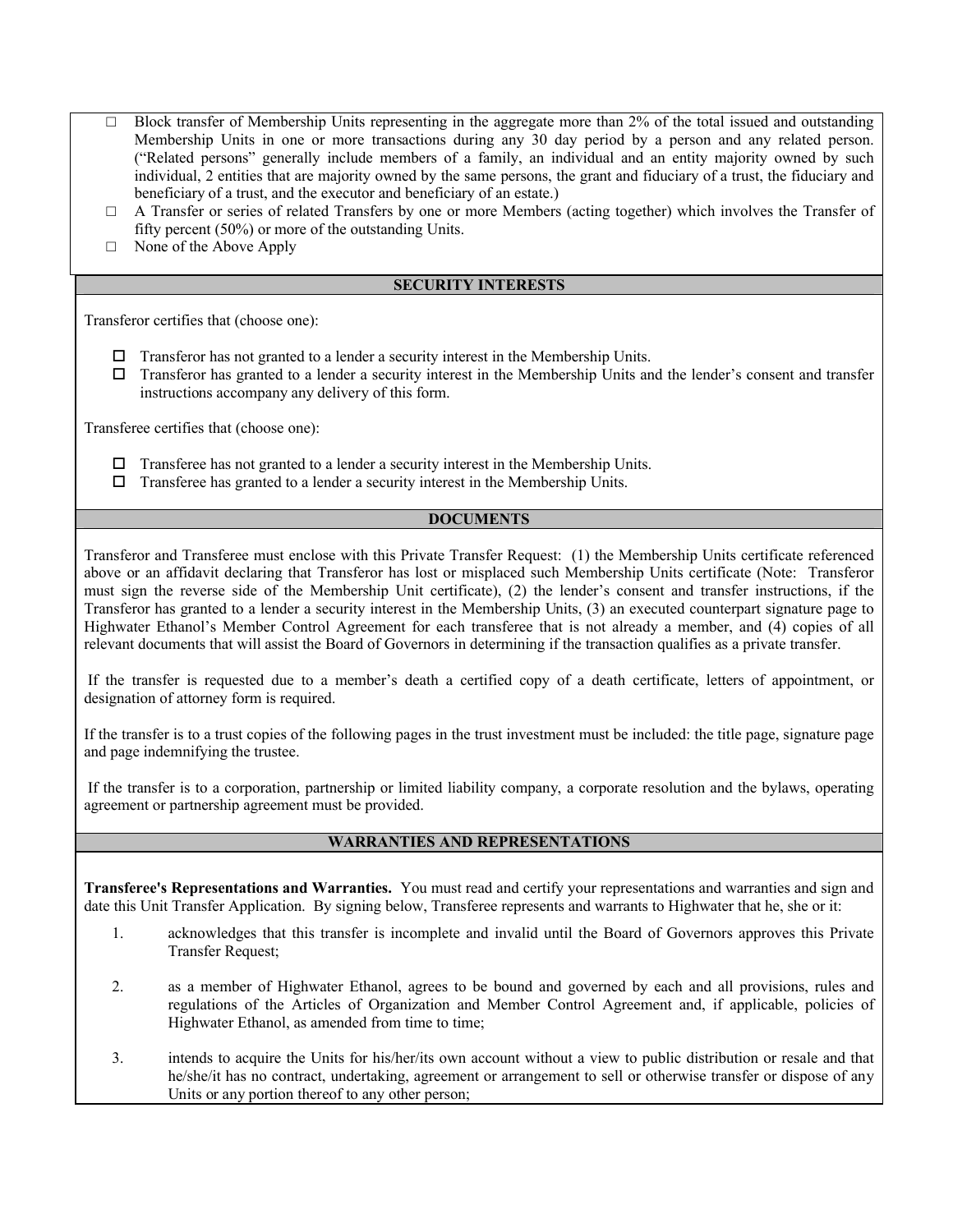- 4. understands that there is no public market for Highwater's membership units, that the membership units do not trade on a national exchange or automatic quotation system, that no such market is expected to develop in the future and that there are significant restrictions on the transferability of the membership units;
- 5. has received a copy of the Highwater Member Control Agreement, and understands that the Transferee and the membership units will be bound by the provisions of the Member Control Agreement which contains, among other things, provisions that restrict the transfer of membership units;
- 6. understands that the Units are subject to substantial restrictions on transfer under applicable tax and securities laws along with restrictions in the Highwater Member Control Agreement and agrees that if the membership units or any part thereof are sold or distributed in the future, the Transferee shall sell or distribute them pursuant to the terms of the Member Control Agreement, and the requirements of the Securities Act of 1933, as amended, and applicable tax and securities laws;
- 7. agrees to indemnify and hold Highwater harmless for any damage, loss, cost, or liability (including legal fees and the cost of enforcing this indemnity) arising out of or resulting from the improper transfer of units from the Transferor to the Transferee;
- 8. understands that Highwater will place a restrictive legend on any certificate representing any unit containing substantially the following language as the same may be amended by the Governors of Highwater in their sole discretion:

THE TRANSFERABILITY OF THE UNITS REPRESENTED BY THIS CERTIFICATE IS RESTRICTED. SUCH UNITS MAY NOT BE SOLD, ASSIGNED, OR TRANSFERRED, NOR WILL ANY ASSIGNEE, VENDEE, TRANSFEREE, OR ENDORSEE THEREOF BE RECOGNIZED AS HAVING ACQUIRED ANY SUCH UNITS FOR ANY PURPOSES, UNLESS AND TO THE EXTENT SUCH SALE, TRANSFER, HYPOTHECATION, OR ASSIGNMENT IS PERMITTED BY, AND IS COMPLETED IN STRICT ACCORDANCE WITH, APPLICABLE STATE AND FEDERAL LAW AND THE TERMS AND CONDITIONS SET FORTH IN THE OPERATING AGREEMENT.

THE SECURITIES REPRESENTED BY THIS CERTIFICATE MAY NOT BE SOLD, OFFERED FOR SALE, OR TRANSFERRED IN THE ABSENCE OF EITHER AN EFFECTIVE REGISTRATION UNDER THE SECURITIES ACT OF 1933, AS AMENDED, AND UNDER APPLICABLE STATE SECURITIES LAWS, OR AN OPINION OF COUNSEL SATISFACTORY TO THE COMPANY THAT SUCH TRANSACTION IS EXEMPT FROM REGISTRATION UNDER THE SECURITIES ACT OF 1933, AS AMENDED, AND UNDER APPLICABLE STATE SECURITIES LAWS.

- 9. understands that, to enforce the above legend, Highwater may place a stop transfer order with its registrar and stock transfer agent (if any) covering all certificates representing any of the membership units; and
- 10. certifies under penalties of perjury that: (1) the number shown on this form is the correct taxpayer identification number for Transferee (or the Transferee is waiting for a number to be issued), and (2) the Transferee is not subject to backup withholding because: (he/she/it is exempt from backup withholding, or (b) he/she/it is subject to backup withholding as a result of a failure to report all interest or dividends, or (c) the Internal Revenue Service has notified him/her/it is no longer subject to backup withholding.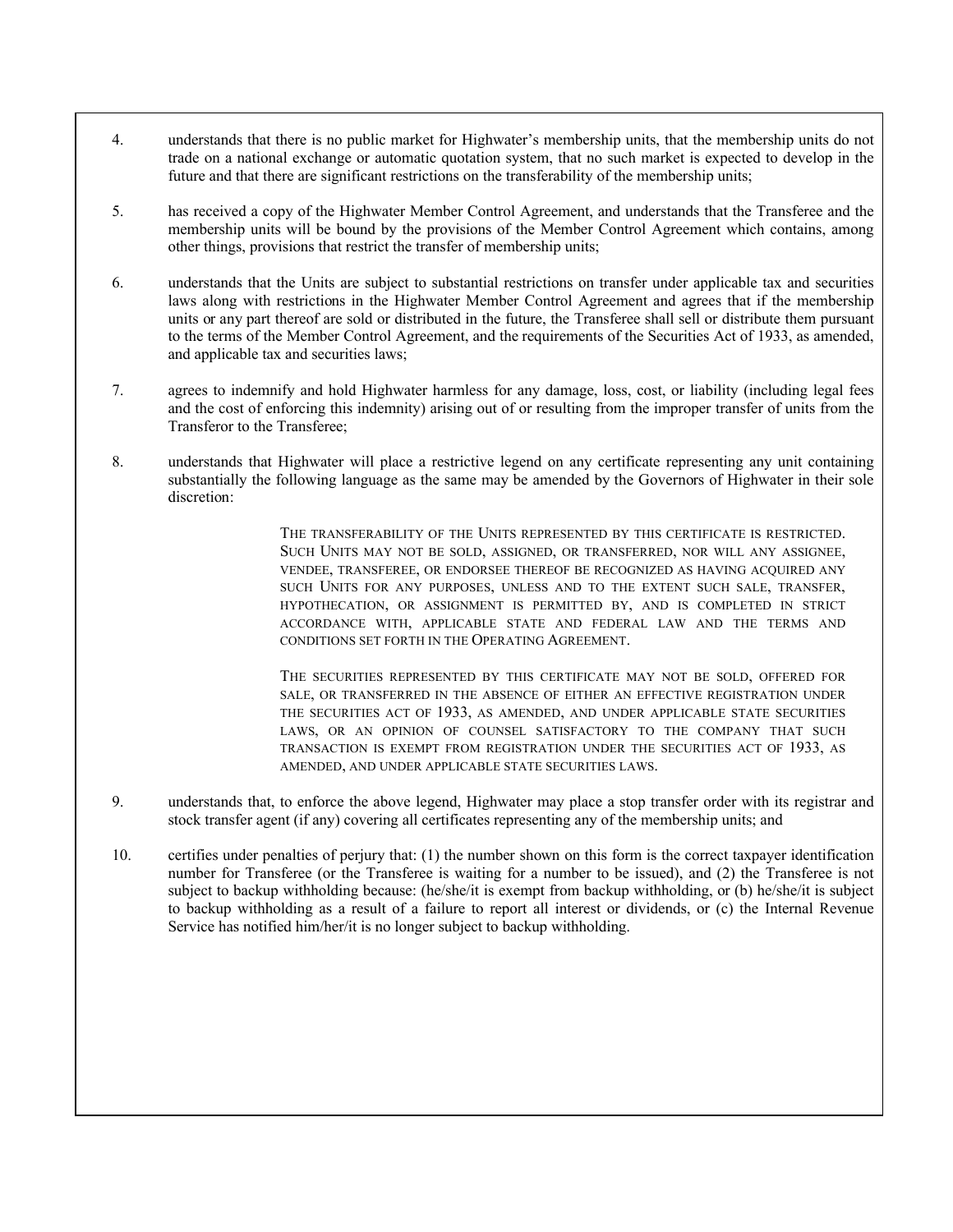| <b>SIGNATURES</b>                                                                                                                                                                                                                                                                                                                                                                                                                                                                         |                                 |  |  |  |
|-------------------------------------------------------------------------------------------------------------------------------------------------------------------------------------------------------------------------------------------------------------------------------------------------------------------------------------------------------------------------------------------------------------------------------------------------------------------------------------------|---------------------------------|--|--|--|
| Signature of Transferor/ Joint Transferor:<br>The undersigned Transferor(s) hereby certifies (certify) that the representations and warranties in this Unit Transfer<br>Application are true and correct. The undersigned Transferor(s) does (do) hereby irrevocably constitute and appoint the<br>officers of Highwater Ethanol, LLC as attorney-in-fact to transfer the said units as the case may be on the books of said<br>company, with full power of substitution in the premises. |                                 |  |  |  |
| Date:                                                                                                                                                                                                                                                                                                                                                                                                                                                                                     |                                 |  |  |  |
| Individuals:                                                                                                                                                                                                                                                                                                                                                                                                                                                                              | <b>Entities:</b>                |  |  |  |
| Name of Individual Transferor (Please Print)                                                                                                                                                                                                                                                                                                                                                                                                                                              | Name of Entity (Please Print)   |  |  |  |
| Signature of Individual                                                                                                                                                                                                                                                                                                                                                                                                                                                                   | Print Name and Title of Officer |  |  |  |
| Name of Joint Individual Transferor (Please Print)                                                                                                                                                                                                                                                                                                                                                                                                                                        | Signature of Officer            |  |  |  |
| Signature of Joint Individual Transferor                                                                                                                                                                                                                                                                                                                                                                                                                                                  |                                 |  |  |  |
| <b>Signature of Transferee/ Joint Transferee:</b>                                                                                                                                                                                                                                                                                                                                                                                                                                         |                                 |  |  |  |
| The undersigned Transferee(s) hereby certifies (certify) that the representations and warranties in this Unit Transfer<br>Application are true and correct.                                                                                                                                                                                                                                                                                                                               |                                 |  |  |  |
| Date:                                                                                                                                                                                                                                                                                                                                                                                                                                                                                     |                                 |  |  |  |
| Individuals:                                                                                                                                                                                                                                                                                                                                                                                                                                                                              | <b>Entities:</b>                |  |  |  |
| Name of Individual Transferee (Please Print)                                                                                                                                                                                                                                                                                                                                                                                                                                              | Name of Entity (Please Print)   |  |  |  |
| Signature of Individual                                                                                                                                                                                                                                                                                                                                                                                                                                                                   | Print Name and Title of Officer |  |  |  |
| Name of Joint Individual Transferee (Please Print)                                                                                                                                                                                                                                                                                                                                                                                                                                        | Signature of Officer            |  |  |  |
| Signature of Joint Individual Transferee                                                                                                                                                                                                                                                                                                                                                                                                                                                  |                                 |  |  |  |